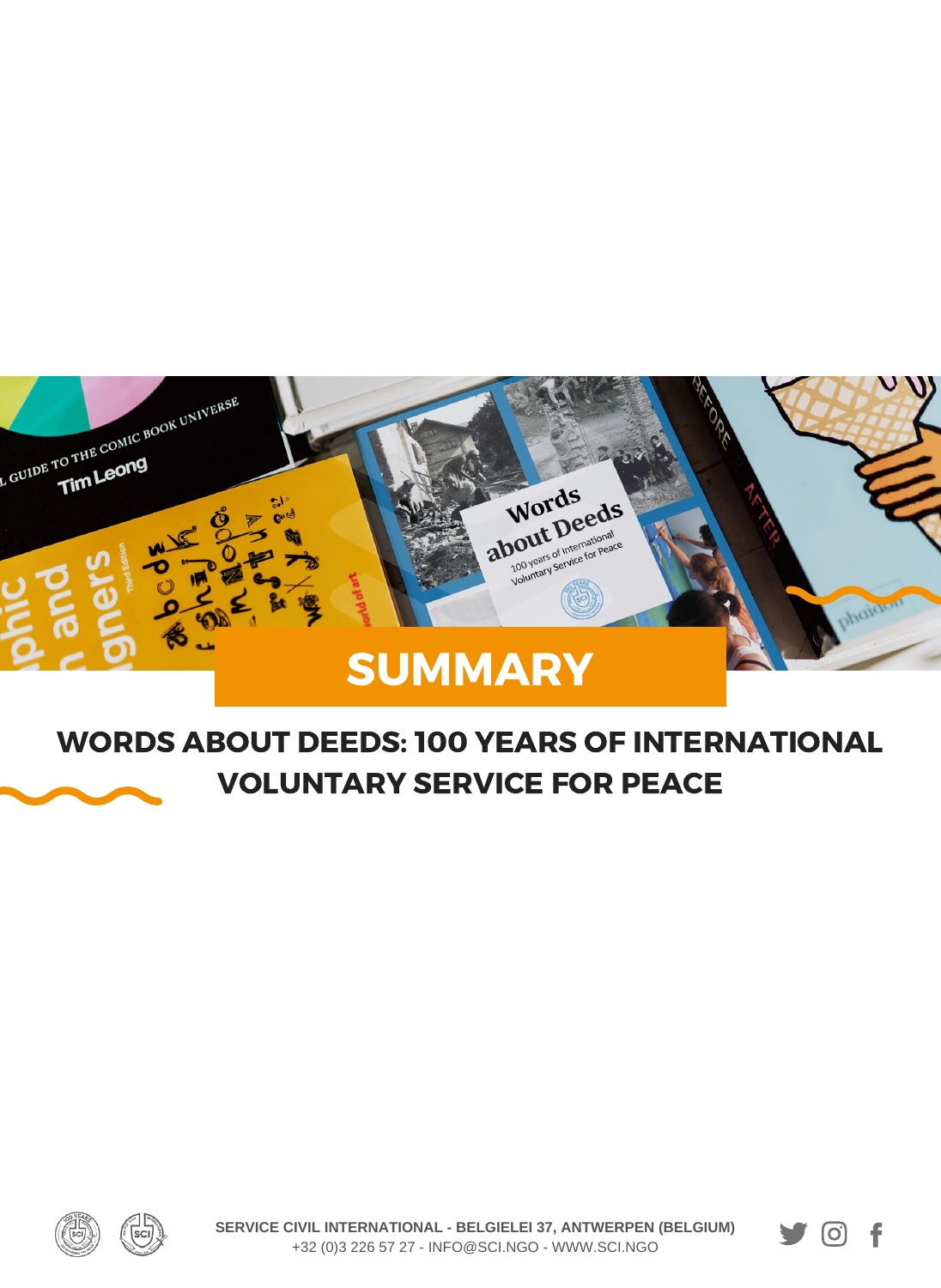# **The building of a peace movement**

Many texts about Service Civil International (SCI) mention the first workcamp in 1920 / 1921 on the battlefield of Verdun (France). It was really from this action for post war reconciliation that brought SCI into being (101). However, the camps that followed it in 1924 were part of a campaign. By means of public appeals, volunteers were sought to help clean up after natural disasters and to promote this through alternative service for conscientious objectors in Switzerland, Ceresole's country of origin (102). A first highlight in the 1920s was the cleansing up of flooded agricultural land in 1928 in Liechtenstein. Over 700 volunteers from all over Europe and beyond joined to this SCI service (103).

Behind these workcamps stood a timid and religious man who became a radical pacifist during the war years 1914 to 1918 (104). Pierre Ceresole was convinced that the propaganda of militarism could be overcome through practical volunteering on an international basis (105). He showed great diplomatic skill in bringing together opponents as well as supporters of civilian service and deploying the help needed e.g. in the devasted village of Safien in 1932 (106). But his pacifist commitment needs to be seen in the context of the 1930s, when militarism regained ground. As a response to this, Otto Weis, who took part in the SCI service in 1928, organised passionate lectures about SCI in the emerging Nazi Germany (107).

In the 1930s SCI services expanded into new areas. The 1931 Brynmawr workcamp first addressed social issues such as widespread unemployment in the coal mining region of South Wales (108). The SCI founder Pierre Ceresole took the 1934 earthquake in Bihar (India) as an opportunity to initiate an unprecedented solidarity action by bringing SCI relief services to earthquake affected areas in India for several years (109). This also laid the foundation stone for SCI's presence in Asia after World War II.

Another milestone was the SCI's expansion into humanitarian aid during the Spanish Civil War (1936-1939). Several relief organizations commissioned SCI to help refugees in Spain and later in France (110). SCI not only provided help, but also changed the volunteers themselves. Outstanding volunteers like Irma Schneider who represented SCI in Spain (111) or Elisabeth Eidenbenz, who made a major humanitarian commitment in France (112) internalized the values of the organization and lived by them.

But there were also great people in the background who steadily supported SCI in its early period. The socially committed Swiss Hélène Monastier helped Pierre Ceresole to network internationally in the early days of SCI and took part in several workcamps. In 1947 she became the first international president of SCI (113).

P. 13: Volunteers cleansing a road in the village of Almens (Switzerland), 1926 (Photo: SCIIA)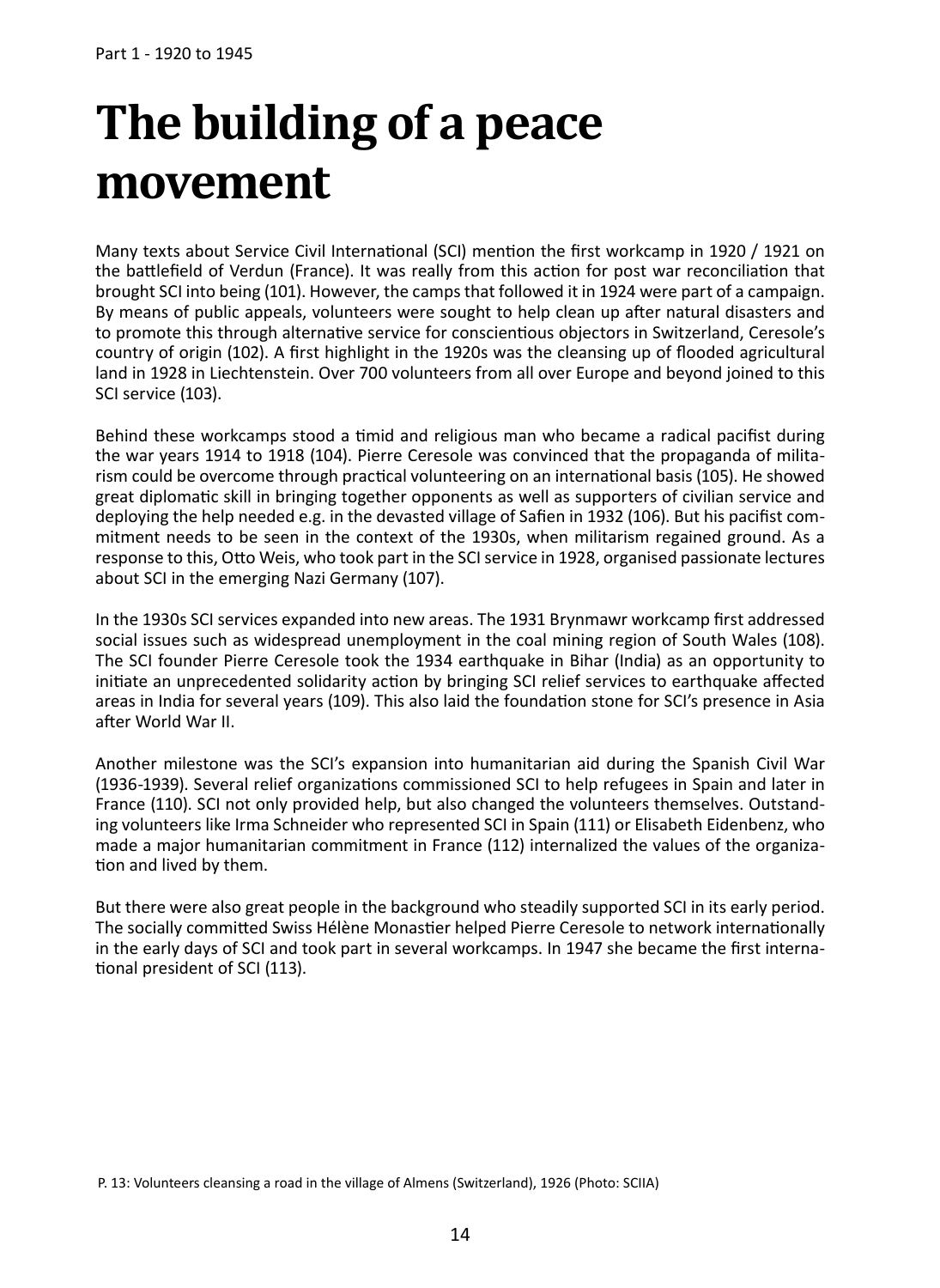### **The emergence of a worldwide movement**

The end of the Second World War and the defeat of European fascism gave SCI the chance to develop new activities. The first focus was on reconstruction work in war-devastated countries in central and western Europe. Besides Germany and France (201, 202), SCI also became active in the Netherlands, Belgium, Austria, Norway, Italy and Czechoslovakia (208). In Switzerland and Great Britain, services continued. The immediate post-war period also saw the emergence of SCI as a federation of branches (full members) and groups (not yet 'mature' enough to be full members) at the national, later also at the sub-national level. In 1949, when the first international constitution (204) had been decided by the International Delegates in Bièvres, France, SCI consisted of nine branches covering France, Switzerland, Great Britain, the Netherlands, Norway, West Germany, Belgium, Italy and Austria. The first attempt to expand beyond this original geographical and cultural area was in Greece - an experiment which after almost two decades proved unsustainable (203).

After the partition of former British India which brought along enormous challenges both for humanitarian work and for international reconciliation, SCI became active, for a second time, in South Asia which was the start of an uninterrupted SCI presence in Asia (205, 206). This included the gradual development of new branches and groups in India, Japan, Sri Lanka, Thailand, East Pakistan / Bangladesh, South Korea and Nepal and regional sub-structures in the course of the 1960s. In the 1950s and 1960s, SCI started to exchange volunteers beyond the 'iron curtain', cooperating with communist youth organisations in some eastern European countries, starting with Poland (208, 209). In western Europe, SCI in some cases continued to function as a disaster relief organisation, as it already did in its early period (207). In the course of decolonisation, SCI took steps to expand to the African continent, to former British and French colonies in West Africa, and in Mauritius (211, 212). A special case is SCI's presence in Algeria from the late 1940s until the mid-1960s, after the country had achieved its independence from France, partly interrupted by war (214, 215). Another special case of unsustainable SCI activity during the 1950s and early 1960s was the Middle East, in particular Israel, where there was a small and active SCI group for around five years, but also Lebanon and Jordan where joint workcamp activities with American Quakers had been organised.

Being an international movement of clearly European origins, SCI found it hard to root itself in North America, even though social, political and cultural circumstances in the United States and in Canada were definitely as favourable to a movement promoting peace and international understanding through voluntary work. In fact a small SCI group in the US, developed workcamp and exchange activities from the mid-1950s. Section 2 ends with the spotlight on a workcamp in the US, which deals with some of the issues typical for Western society in the late 1960s (217). During the 1950s and 1960s, SCI became a worldwide movement, continuously expanding the geographical scope of its activities. Besides the traditional aim of organising volunteer work by international groups serving community needs, SCI had also become an actor in the growing field of development co-operation between the West and the 'developing countries' in the global South (213). Learning processes took place on both sides (210, 216). In 1970, SCI consisted of 12 branches and at least 10 more recognised groups on four continents and exchanged volunteers with many more partner organisations, in particular in Eastern Europe and Africa.

P. 49: Construction of a school building in Donisi (Italy), 1954 (Photo: SCIIA)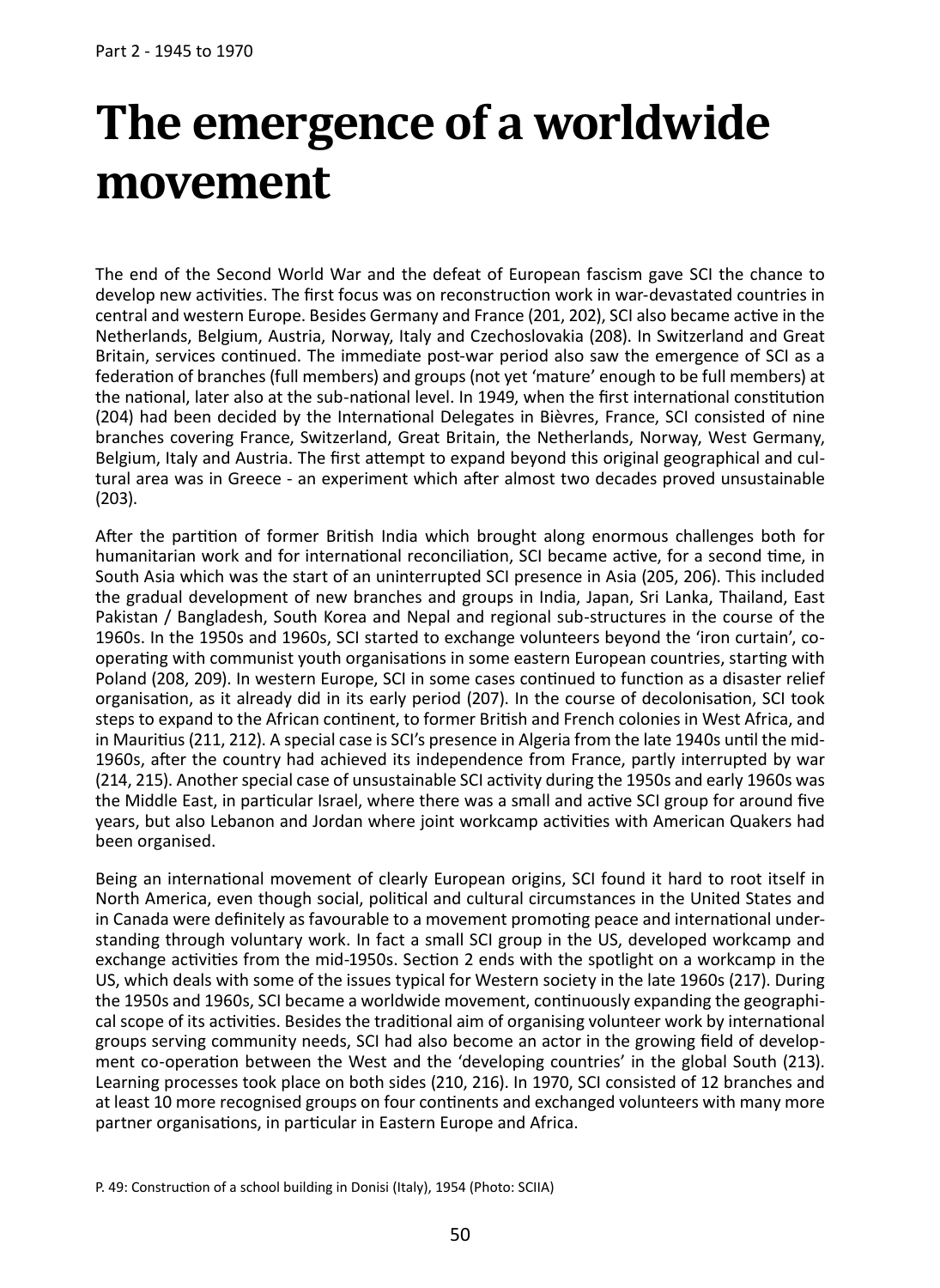# **SCI in a changing world**

Decolonisation, students' revolt, opposition to the US warfare in Vietnam: Western societies were marked by growing demands for change in the years around 1970. These developments affected SCI which had always had the aspiration to be part of a wider 'progressive' movement. Ideological differences within SCI became more apparent than ever and some branches tried out new forms of activity including a deeper reflection on the social and political implications of SCI's work (301). Practical and political work for the cause of conscientious objection continued to be an important pillar of SCI's mission (302, 304). Cooperation with partners in eastern European communist countries continued as well and became easier in the context of political détente between 'West' and 'East' during the 1970s (303). In this period, SCI also fostered reconciliation in the troubled context of Northern Ireland (305) and showed solidarity with liberation movements in Africa (308).

The rise of the women's liberation movement was another characteristic feature of social change in the 1970s and 1980s, not only in western societies, and it left its traces in SCI history especially in this period. It was the time when the first 'women only' workcamps were organised (306, 307). Besides workcamps, long term volunteering became an important way for volunteers to become active within and through SCI (313, 314). At the same time, the expansion of the movement came to an end in Africa and considerably slowed down in Asia, with the remarkable exception of Malaysia (309). On the European side, new SCI groups and later branches were founded in countries which had just been liberated from right-wing dictatorial regimes such as Catalonia / Spain (304) and Greece (311). But also far from Europe in Australia, SCI activities emerged on a small scale (312).

SCI's international structures in the third quarter of a century of its existence were remarkably unstable. The International Secretariat started to 'follow the secretary' - from Switzerland to Luxembourg, then to England, South India, and Germany - whereas the European secretariat was re-established only towards the end of the 1970s. The latter was moved to Antwerp, Belgium, in 1981, and one and a half decades later this office was transformed into a permanent International Secretariat separate from the residence of its staff (310).

Towards the end of this period, the Cold War between 'West' and 'East' also came to an end. Section 3 therefore ends with a piece on an environmental campaign which brought together SCI volunteers with activists in eastern Europe (315).